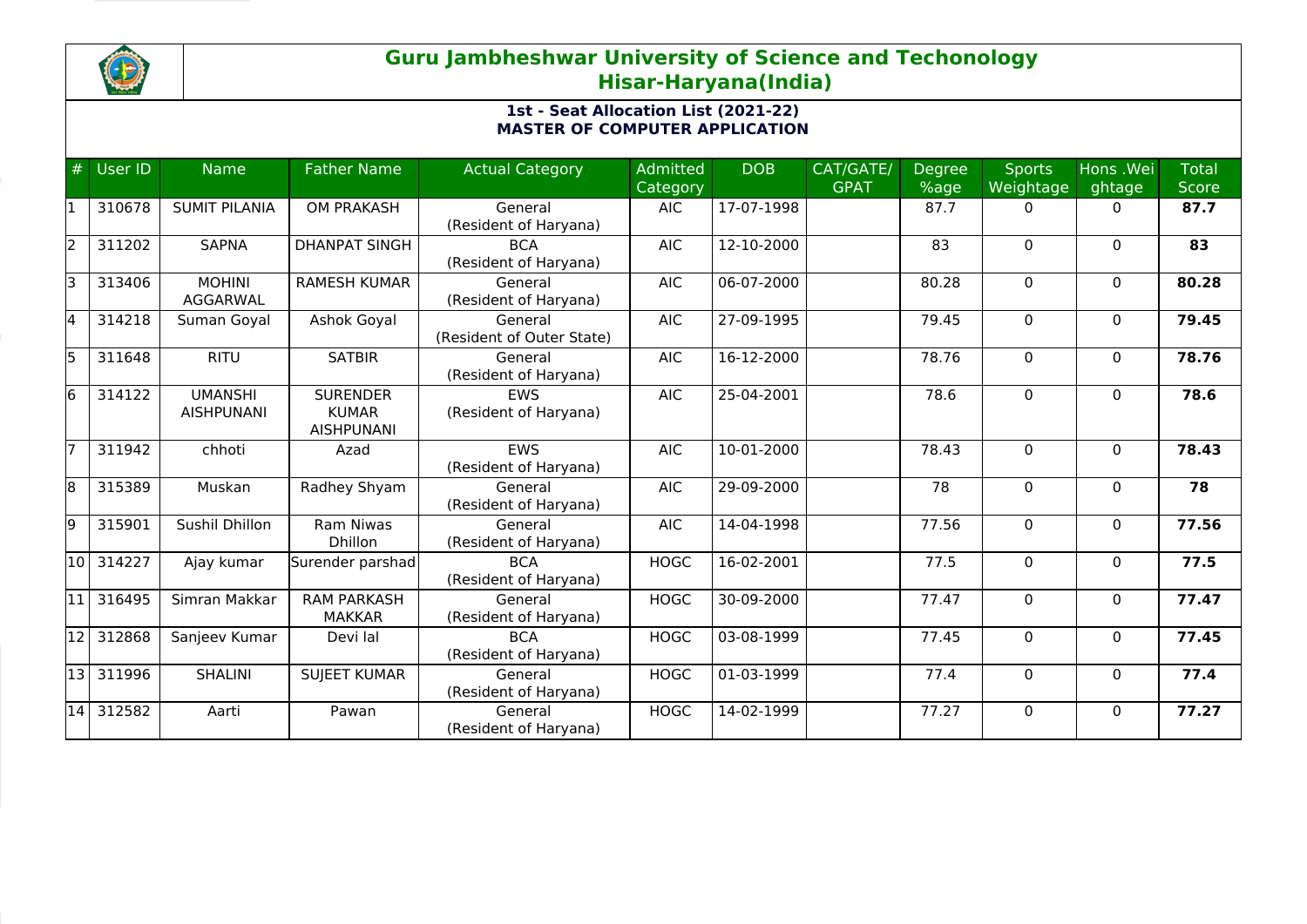

| #               | <b>User ID</b> | <b>Name</b>          | <b>Father Name</b>   | <b>Actual Category</b> | Admitted    | <b>DOB</b> | CAT/GATE/   | <b>Degree</b> | <b>Sports</b> | Hons .Wei    | Total |
|-----------------|----------------|----------------------|----------------------|------------------------|-------------|------------|-------------|---------------|---------------|--------------|-------|
|                 |                |                      |                      |                        | Category    |            | <b>GPAT</b> | %age          | Weightage     | ghtage       | Score |
| <b>15</b>       | 314804         | <b>SUHEL KHAN</b>    | <b>RAM NIWAS</b>     | <b>BCA</b>             | <b>HOGC</b> | 30-05-2000 |             | 76.00         | 0             | 0            | 76    |
|                 |                |                      |                      | (Resident of Haryana)  |             |            |             |               |               |              |       |
| 16 I            | 314793         | <b>JAHANVI</b>       | <b>SATISH KUMAR</b>  | <b>EWS</b>             | <b>HOGC</b> | 10-10-2001 |             | 75.72         | $\mathbf 0$   | $\Omega$     | 75.72 |
|                 |                |                      |                      | (Resident of Haryana)  |             |            |             |               |               |              |       |
| 117             | 315866         | <b>RITU</b>          | <b>ISHWAR SINGH</b>  | <b>EWS</b>             | <b>HOGC</b> | 14-05-1998 |             | 75.71         | $\mathbf{0}$  | $\Omega$     | 75.71 |
|                 |                |                      |                      | (Resident of Haryana)  |             |            |             |               |               |              |       |
| 18              | 314118         | <b>SONIA</b>         | <b>VIJAY</b>         | General                | <b>HOGC</b> | 11-09-2000 |             | 75.5          | $\mathbf 0$   | $\mathbf{0}$ | 75.5  |
|                 |                |                      |                      | (Resident of Haryana)  |             |            |             |               |               |              |       |
| 19 I            | 310075         | KAJAL                | <b>KHUSHI RAM</b>    | <b>SC</b>              | <b>HOGC</b> | 05-06-2000 |             | 74.89         | $\mathbf 0$   | $\Omega$     | 74.89 |
|                 |                |                      |                      | (Resident of Haryana)  |             |            |             |               |               |              |       |
| 20              | 311893         | <b>POOJA</b>         | <b>HARI SINGH</b>    | General                | <b>HOGC</b> | 02-04-2001 |             | 74.8          | 0             | 0            | 74.8  |
|                 |                |                      |                      | (Resident of Haryana)  |             |            |             |               |               |              |       |
| 21              | 313621         | Pooja                | Pardeep              | General                | <b>HOGC</b> | 16-05-2001 |             | 74.79         | $\mathbf 0$   | $\mathbf{0}$ | 74.79 |
|                 |                |                      |                      | (Resident of Haryana)  |             |            |             |               |               |              |       |
| 22              | 313545         | CHANDRAKANTA         | <b>SURESH KUMAR</b>  | <b>BCB</b>             | <b>HOGC</b> | 19-08-2000 |             | 73.73         | $\mathbf{0}$  | $\Omega$     | 73.73 |
|                 |                |                      |                      | (Resident of Haryana)  |             |            |             |               |               |              |       |
| $\overline{23}$ | 316773         | Komal                | Suresh kumar         | General                | <b>HOGC</b> | 05-12-2000 |             | 73.53         | 0             | $\mathbf{0}$ | 73.53 |
|                 |                |                      |                      | (Resident of Haryana)  |             |            |             |               |               |              |       |
| $\overline{24}$ | 310437         | <b>SURAJ PRAKASH</b> | <b>OM PARKASH</b>    | <b>BCA</b>             | <b>HOGC</b> | 07-06-1998 |             | 73.53         | 0             | $\mathbf{0}$ | 73.53 |
|                 |                |                      |                      | (Resident of Haryana)  |             |            |             |               |               |              |       |
| 25              | 315247         | robin gakhar         | kewal krishan        | General                | <b>HOGC</b> | 26-05-1999 |             | 73.40         | $\Omega$      | $\Omega$     | 73.4  |
|                 |                |                      |                      | (Resident of Haryana)  |             |            |             |               |               |              |       |
| 26              | 310468         | PRASHANT             | <b>VIDYA BHUSHAN</b> | General                | <b>HOGC</b> | 21-03-2000 |             | 73.3          | $\mathbf 0$   | $\mathbf{0}$ | 73.3  |
|                 |                |                      |                      | (Resident of Haryana)  |             |            |             |               |               |              |       |
| $\overline{27}$ | 312593         | Promila              | Dharmpal             | EWS                    | <b>HOGC</b> | 16-01-2001 |             | 73            | 0             | $\mathbf{0}$ | 73    |
|                 |                |                      |                      | (Resident of Haryana)  |             |            |             |               |               |              |       |
| $\overline{28}$ | 315580         | Himanshu             | Shyam lal saini      | <b>BCB</b>             | <b>HOGC</b> | 28-02-2000 |             | 72.73         | $\mathbf 0$   | $\Omega$     | 72.73 |
|                 |                |                      |                      | (Resident of Haryana)  |             |            |             |               |               |              |       |
| $\overline{29}$ | 317072         | <b>BASKORI</b>       | <b>DALBIR</b>        | <b>SC</b>              | <b>HOGC</b> | 18-03-2001 |             | 72.7          | 0             | $\Omega$     | 72.7  |
|                 |                |                      |                      | (Resident of Haryana)  |             |            |             |               |               |              |       |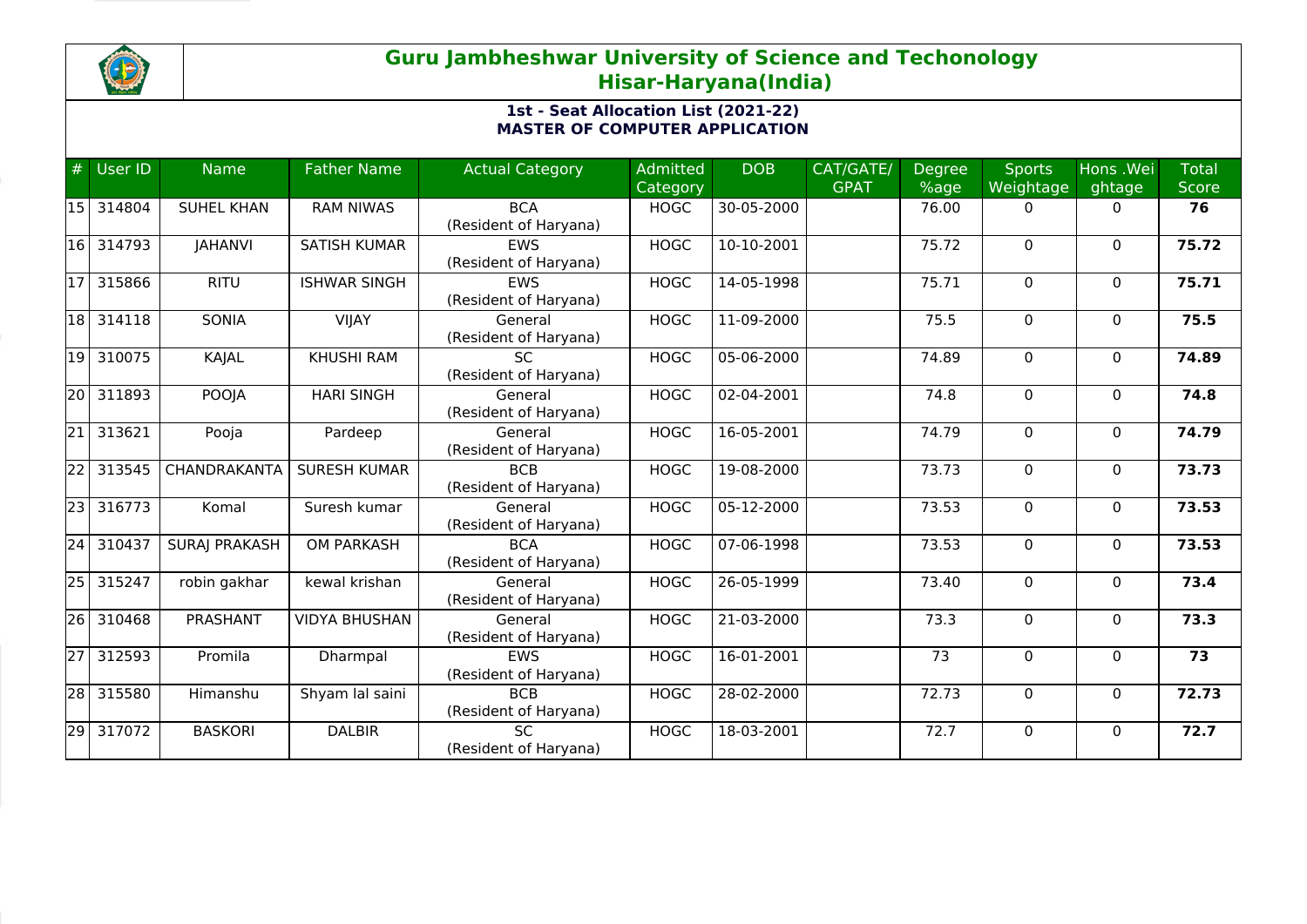

| #     | <b>User ID</b> | <b>Name</b>          | <b>Father Name</b>    | <b>Actual Category</b> | Admitted    | <b>DOB</b> | CAT/GATE/   | <b>Degree</b> | <b>Sports</b> | Hons .Wei    | Total        |
|-------|----------------|----------------------|-----------------------|------------------------|-------------|------------|-------------|---------------|---------------|--------------|--------------|
|       |                |                      |                       |                        | Category    |            | <b>GPAT</b> | %age          | Weightage     | ghtage       | <b>Score</b> |
| 130 l | 310905         | <b>LOKESH</b>        | <b>VIRENDER</b>       | <b>EWS</b>             | <b>HOGC</b> | 15-11-1999 |             | 72.10         | 0             | 0            | 72.1         |
|       |                |                      |                       | (Resident of Haryana)  |             |            |             |               |               |              |              |
| 31    | 313109         | <b>PREETI</b>        | <b>JAGDISH</b>        | <b>BCA</b>             | <b>HOGC</b> | 05-02-2001 |             | 72            | $\mathbf 0$   | $\Omega$     | 72           |
|       |                |                      | <b>CHANDER</b>        | (Resident of Haryana)  |             |            |             |               |               |              |              |
| 32    | 310490         | Chinmay Singh        | Naresh Kumar          | <b>SC</b>              | <b>SC</b>   | 19-06-1998 |             | 70.93         | $\mathbf{0}$  | $\Omega$     | 70.93        |
|       |                |                      | Singh                 | (Resident of Haryana)  |             |            |             |               |               |              |              |
| 331   | 314409         | <b>KHUSHBOO RANI</b> | <b>BALWANT SINGH</b>  | <b>FWS</b>             | <b>EWS</b>  | 02-09-2000 |             | 70.91         | $\mathbf 0$   | $\mathbf{0}$ | 70.91        |
|       |                |                      |                       | (Resident of Haryana)  |             |            |             |               |               |              |              |
| 34 I  | 313508         | <b>ANURADHA</b>      | <b>ASHWANI KUMAR</b>  | <b>SC</b>              | SC          | 08-08-2000 |             | 70.46         | $\mathbf 0$   | $\Omega$     | 70.46        |
|       |                |                      |                       | (Resident of Haryana)  |             |            |             |               |               |              |              |
| $351$ | 313476         | <b>MONIKA</b>        | <b>MUKESH KUMAR</b>   | <b>BCA</b>             | BCA3        | 18-06-2001 |             | 70.44         | 0             | $\mathbf{0}$ | 70.44        |
|       |                |                      |                       | (Resident of Haryana)  |             |            |             |               |               |              |              |
| 36    | 316727         | <b>UMA</b>           | <b>RAJESH</b>         | <b>BCB</b>             | BCB3        | 01-07-2002 |             | 70.36         | $\mathbf 0$   | $\mathbf{0}$ | 70.36        |
|       |                |                      |                       | (Resident of Haryana)  |             |            |             |               |               |              |              |
| 37    | 313891         | <b>POOJA</b>         | <b>ASHOK KUMAR</b>    | <b>BCB</b>             | BCB3        | 18-05-2001 |             | 69.52         | $\mathbf 0$   | $\Omega$     | 69.52        |
|       |                |                      |                       | (Resident of Haryana)  |             |            |             |               |               |              |              |
| 38    | 315668         | Niharika             | Ram Avtar verma       | <b>BCA</b>             | BCA3        | 25-02-2001 |             | 69.51         | 0             | $\mathbf{0}$ | 69.51        |
|       |                |                      |                       | (Resident of Haryana)  |             |            |             |               |               |              |              |
| 39    | 316256         | ANNU                 | SATYAWAN              | EWS                    | <b>EWS</b>  | 12-04-2000 |             | 68.38         | 0             | $\mathbf{0}$ | 68.38        |
|       |                |                      |                       | (Resident of Haryana)  |             |            |             |               |               |              |              |
| 40    | 316018         | VijayChopra          | Wazir Singh           | $\overline{SC}$        | SC          | 09-05-1997 |             | 68.34         | $\Omega$      | $\Omega$     | 68.34        |
|       |                |                      | Chopra                | (Resident of Haryana)  |             |            |             |               |               |              |              |
| 41    | 313207         | Rohit Kumar          | Rakesh Kumar          | <b>EWS</b>             | <b>EWS</b>  | 14-03-1998 |             | 67.63         | $\mathbf 0$   | $\mathbf{0}$ | 67.63        |
|       |                |                      |                       | (Resident of Haryana)  |             |            |             |               |               |              |              |
| 42    | 311780         | Sanjeev Kumar        | Rajbir Singh          | $\overline{SC}$        | SC          | 21-05-1998 |             | 67.13         | 0             | $\mathbf{0}$ | 67.13        |
|       |                |                      |                       | (Resident of Haryana)  |             |            |             |               |               |              |              |
| 43    | 314642         | <b>PRITI</b>         | <b>SURENDER SINGH</b> | <b>SC</b>              | <b>SC</b>   | 01-07-1999 |             | 66.96         | $\mathbf 0$   | $\Omega$     | 66.96        |
|       |                |                      |                       | (Resident of Haryana)  |             |            |             |               |               |              |              |
| 44    | 310686         | Ashok Yadav          | Karan Singh           | <b>BCB</b>             | BCB3        | 04-10-2000 |             | 66.17         | 0             | $\Omega$     | 66.17        |
|       |                |                      |                       | (Resident of Haryana)  |             |            |             |               |               |              |              |